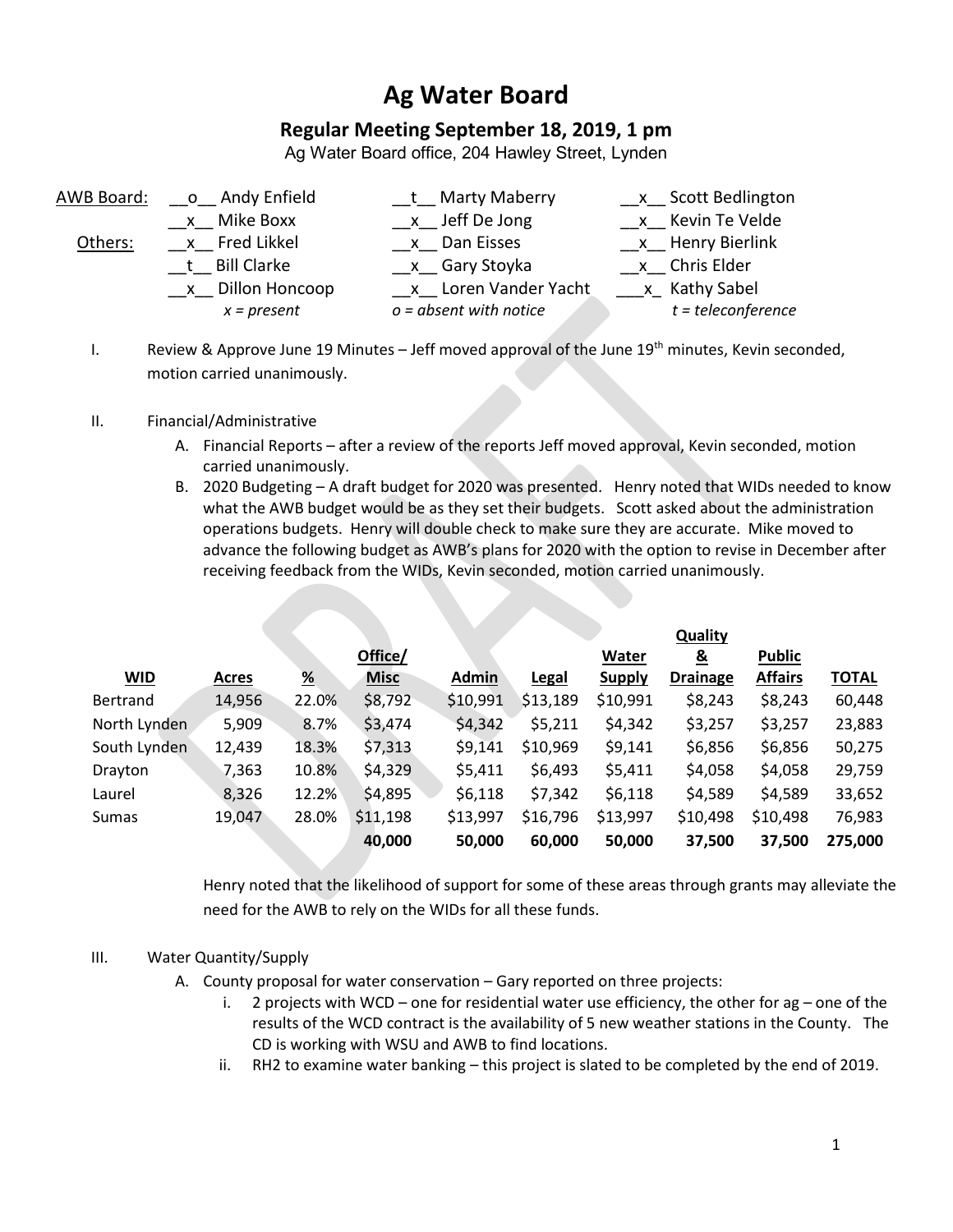- B. Bill Clarke Report
	- i. Nooksack Rule Ecology has until August, 2020 to complete the revised Nooksack in-stream flow rule. They expect a draft out by fall and public hearing beginning in November. Bill's impression is that there will be limited changes to the rule.
	- ii. Foster pilot meeting Bill represented us at meeting earlier this month of all the pilots and the legislative members of the Task Force. The work has been delayed. There will be a status report to the Legislature in 2020 but the complete report won't be complete until late 2020 making it likely to be addressed in the 2021 session.
	- iii. Review of potential adjudication locations Ecology has hired a consultant to review the existing and pending adjudication requests and suggest other areas where adjudication may be the best next step. The consultant will report to the legislature in 2021. Bill continues to believe the Nooksack will not be a high priority provided progress towards resolution of water issues is proceeding locally.
	- iv. Net Ecological Benefit guidance Ecology released their understanding of this term. We sense that it matches well with our ideas advanced in Drainage Based Management.
	- v. 2020 Legislative Session a question about having a strategy for the January session prompted Bill to report that he doubts there will be much attention to water next year. Looking ahead to the 2021 session is more prudent.
- C. Watershed Management Board and Planning Unit update
	- i. Water Management Board
		- 1. Water Supply Plan facilitated by PUD, beginning in 2 pilots in October
		- 2. Drainage Based Management process to build on Water Supply Plan pilots
		- 3. Drayton and Bertrand as likely pilots decision October 3rd
	- ii. Planning Unit
		- 1. updating Management Plan
		- 2. self-education opportunities on water issues inviting speakers to allow newer PU members to get a broader perspective of the issues and what is being done currently.
		- 3. concern over legal status of the Planning Unit continues to divide the group and divert time from discussing real issues and projects.
- D. Streamflow Restoration Grant \$150k available this fall for advancing projects described in the grant application – surface to ground conversions and augmentation. Some funds to advance DBM as a means to identify these projects. We expect a letter from Ecology soon and to negotiate a Scope of Work for this grant funded project within the next months.
- E. Drought Response Plan grant opportunity for more funding of water banks, transfers, etc. A Drought Response Plan for the area is a prerequisite for Bureau of Reclamation funding for water banks and other water management tools.
- F. Shared Waters, Challenges, and Solutions forum on latest developments in local water negotiations – 6pm, September  $19<sup>th</sup>$  – partially sponsored by AWB
- IV. Water Quality/Drainage Fred
	- A. Letters to farmers re high fall fecal counts all the WIDs are sending a one-page letter to landowners concerning steps that can be taken to reduce the fecal counts we typically experience in the fall.
	- B. Update on Floodplains by Design discussions and potential projects these discussions are back on track as we sense we are gaining traction in getting Drainage Based Management discussions going.
	- C. Ecology enforcement Fred was asked if the AWB would be willing to publically advocate for Ecology to be more proactive with their enforcement powers on landowners that disregard good